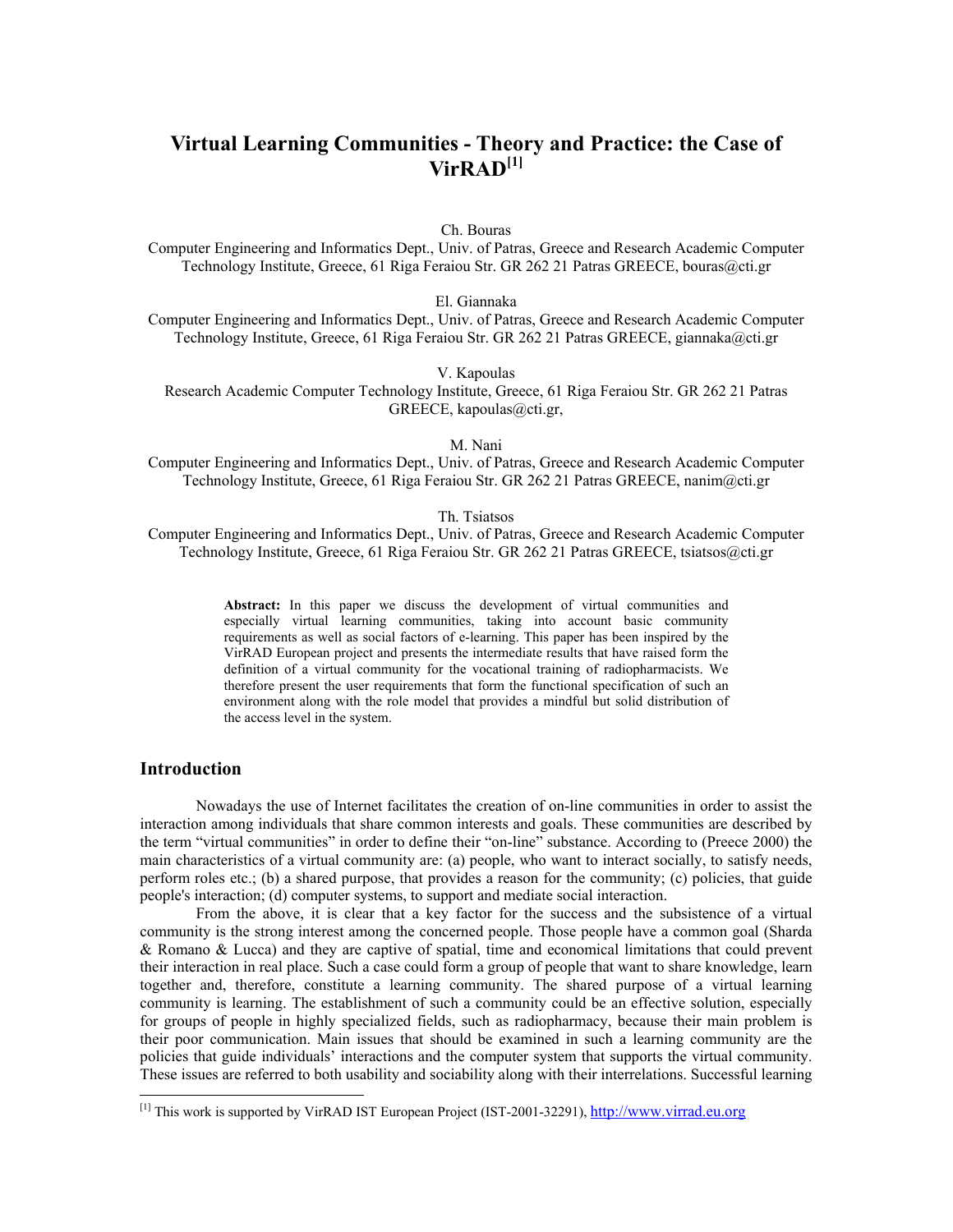communities not only should support these basic needs of users but should also meet additional needs like resources, guidance, feedback and enjoyment (Preece 2000, Laister & Koubek 2001).

This paper presents the functional characteristic of such a community within the scope of the VirRAD European project and proposes technological solutions for the development of a system able to support such a community. In particular, this paper provides a brief description of the VirRAD project and presents the main user requirements. Moreover, it describes the system's functionality and a first approach of the VirRAD system architecture. Finally, some concluding remarks along with the envisaged next steps are presented.

## **The VirRAD project**

VirRAD (Virtual Radiopharmacy) project is concerned with section III.2 of the IST 2001 work programme - Education and Training. It started on February 2002, and it will run for almost 3 years.

VirRAD aims to be a learning environment, which will combine a solid theoretical and instructional background with the concepts of a community and the support of technology for the realization of the virtual space. In particular, VirRAD is envisioned to be an environment, which will provide knowledge and training for individuals in the field of Radio pharmacy. The learning process will be inspired and conducted under the concepts and principles of the Mindful Learning theory (Langer 1997) as well as other contemporary learning or instructional design theories. The innovation of the VirRAD system is that it will try to translate the philosophy and concepts of these theories into an instructional framework. Regarding the environment where this process will take place, it will be a virtual space, which will allow the communication and collaboration among the individuals.

# **System Design**

The main goal during the system design phase is the translation of the users requirements (Mather 2002) into functional specifications of the system. Till now, the two main characteristics (people and shared purpose), of the VirRAD community, have been defined: the people are members of the radiopharmasists' community and their shared purpose is to share knowledge on the radiopharmacy as well as to communicate and learn together. During the definition of the functional specifications both the policies and the computer system are defined. In addition the mapping of the system functionality to available or new technological solutions is a step that facilitates the definition of efficient system architecture.

#### **Functional Specifications**

This paragraph is focused on the functional content, purpose and interactions of the different components of the VirRAD system. This environment should be inclusive, participative, open and usercentered. In order to create the above environment, the VirRAD system has been divided into four main areas (sites): (a) the Public Website, (b) the Community, (c) the Instructional Component, and (d) the Project Internal Site.

*Public web site:* this site, which is accessible by all users, aims to present the VirRAD project and constitutes the introductory component for the invitation of the potential VirRAD users' to the system. It also, provides a general description of the radiopharmacy and a mean for the users to contact the VirRAD team.

*Community:* The Community site provides a series of tools for the communication, collaboration and information exchange among the radio-pharmacist's community members. These provide functionalities such as: Personal Card, Links, Events, Glossary of terms, Adverse reactions reporting system, Library, Text chat, Virtual conference, Forum, News, Frequently asked questions and Search. Users can exploit the above functionality after becoming members of the community through a registration process. Furthermore, they can moderate the use of the above functionality by undertaking upgraded roles in the community (editors and moderators).

*Instructional Component:* The main goal of the instructional component is to facilitate the interaction among learners, authors and mentors, as well as to support the access on the learning material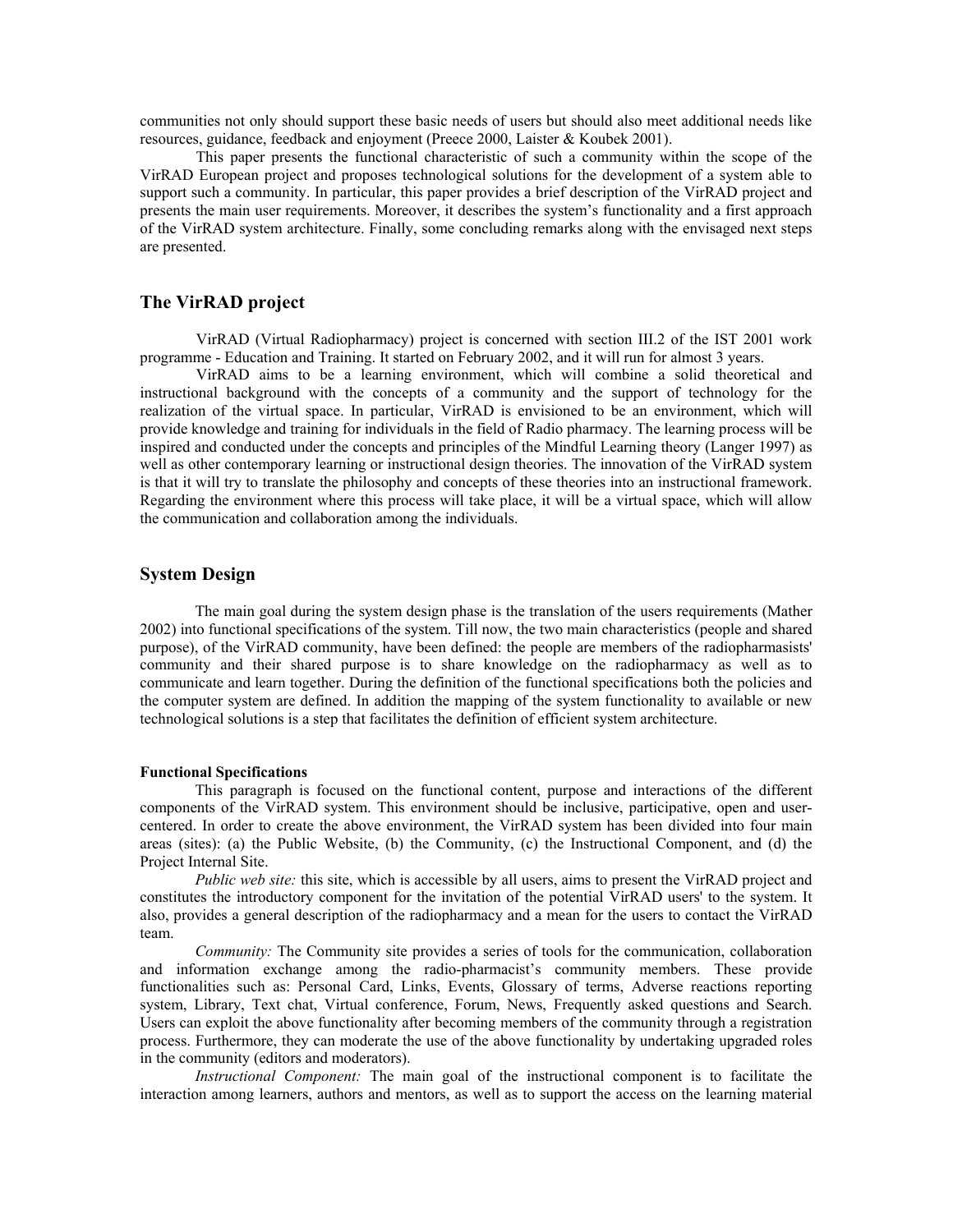by the learners through an intelligent learner modeling system. The instructional component is being composed of the courseware, the virtual laboratory and the learning management element (Bouras & Nani & Tsiatsos 2003). The courseware comprises the learning content of the VirRAD system. Various content types will be supported by the VirRAD system, such as exercises, slides, 3D simulations, etc. The courses are composed of learning objects. The learning objects will be accessible and re-usable and they could be linked to more than one course. The Virtual Reality (VR) laboratory provides a 3D simulation environment where the learners can meet mentors, or carry out radiopharmacy scenarios. The user is represented in the VR laboratory by an avatar. Users can access the VR laboratory in two ways: a multi-user way (VR teaching laboratory)or a standalone way (VR Laboratory). The learning management element provides the available tools for creating and integrating courses and learning objects to the VirRAD environment. This element facilitates the learners' access to the courseware, monitors the learner's interactions with the content and offers them pedagogic advice by means of a multi-layer, meta-cognitive learner modeling system.

*Project Internal site***:** this site is used mainly for the internal communication among the project members and provides functionality similar to the Community site.



**Figure 1:** Role model in the VirRAD system **Figure 2:** VirRAD Architecture

#### **Role model**

An important factor to be taken into account is the definition of the users' roles in the system, as well as the levels of access that each role involves. This paragraph is therefore engaged with the description of the policies that guide people's interaction in the VirRAD environment. Each of the above-described areas of the VirRAD system is characterized of distinct roles (actors). The role model of the VirRAD environment is depicted in Fig. 1. The actors encountered in the VirRAD system are the following: (a) the "public" that can access parts of the information on the VirRAD community. (b) The "member" that represents users that have registered to the system, have their own personal card and have access to all the functionality provided within the community. (c) The "editor" that represents members with the additional privilege to monitor a content area of the VirRAD Community. (d) The "moderator", that represents member with the additional responsibility to monitor a communication channel in the VirRAD community (i.e., chat). (e) The "learner", that is a role in the Instructional component. A learner has its own learning profile; can access e-learning material; can use the 3D radiopharmacy laboratory; can be supported by a mentor and an intelligent learner modeling system. (f) The "mentor" has as main task to provide support to the learners in the Instructional component. (g) The "author" is a member that has as main task to provide instructional material to the learners. (h) The "VirRAD Partner" can access all the internal information of the VirRAD project internal site. (i) The "Editorial Board" is a role of the project Internal Site and the courseware element. The main tasks of this role are the quality control of any new instructional material, and the expelling of a user of the VirRAD system. (j)The "administrator" represents a group of users with technical role, having as main task the activation of new services and the manipulation of the users of the VirRAD system. The innovation in the role model adopted by the VirRAD system is that each member can upgrade its role in the system, by becoming an editor, a moderator, or to withdraw from a particular role.